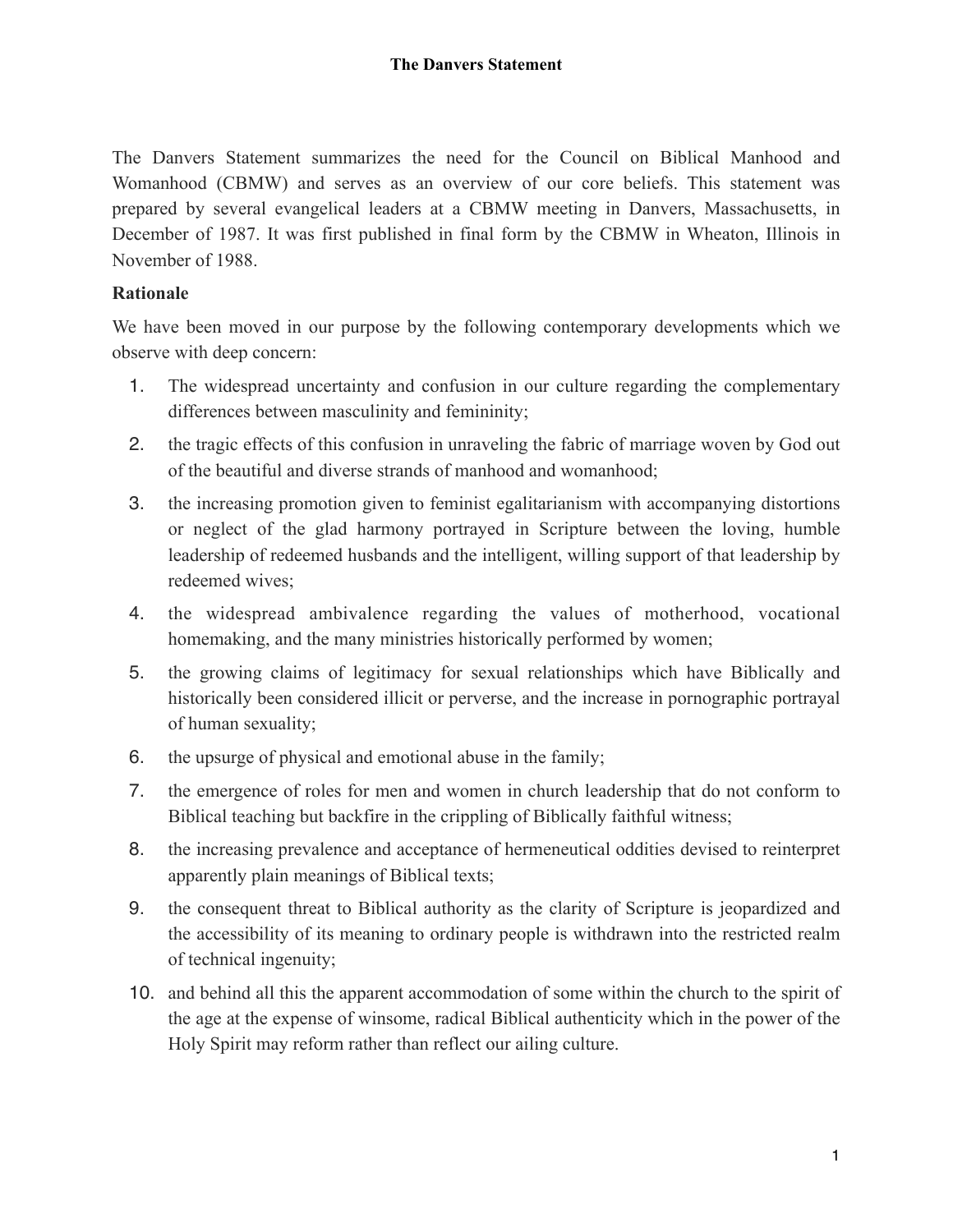## **Purposes**

Recognizing our own abiding sinfulness and fallibility, and acknowledging the genuine evangelical standing of many who do not agree with all of our convictions, nevertheless, moved by the preceding observations and by the hope that the noble Biblical vision of sexual complementarity may yet win the mind and heart of Christ's church, we engage to pursue the following purposes:

- 1. To study and set forth the Biblical view of the relationship between men and women,especially in the home and in the church.
- 2. To promote the publication of scholarly and popular materials representing this view.
- 3. To encourage the confidence of lay people to study and understand for themselves the teaching of Scripture, especially on the issue of relationships between men and women.
- 4. To encourage the considered and sensitive application of this Biblical view in the appropriate spheres of life.
- 5. And thereby

—to bring healing to persons and relationships injured by an inadequate grasp of God's will concerning manhood and womanhood,

—to help both men and women realize their full ministry potential through a true understanding and practice of their God-given roles,

—and to promote the spread of the gospel among all peoples by fostering a Biblical wholeness in relationships that will attract a fractured world.

## **Affirmations**

Based on our understanding of Biblical teachings, we affirm the following:

- 1. Both Adam and Eve were created in God's image, equal before God as persons and distinct in their manhood and womanhood ([Gen 1:26-27](https://biblia.com/bible/esv/Gen%201.26-27), [2:18\)](https://biblia.com/bible/esv/Gen%202.18).
- 2. Distinctions in masculine and feminine roles are ordained by God as part of the created order, and should find an echo in every human heart ([Gen 2:18](https://biblia.com/bible/esv/Gen%202.18), [21-24](https://biblia.com/bible/esv/Gen%202.21-24); [1 Cor 11:7-9;](https://biblia.com/bible/esv/1%20Cor%2011.7-9) [1](https://biblia.com/bible/esv/1%20Tim%202.12-14) [Tim 2:12-14\)](https://biblia.com/bible/esv/1%20Tim%202.12-14).
- 3. Adam's headship in marriage was established by God before the Fall, and was not a result of sin ([Gen 2:16-18](https://biblia.com/bible/esv/Gen%202.16-18), [21-24](https://biblia.com/bible/esv/Gen%202.21-24), [3:1-13;](https://biblia.com/bible/esv/Gen%203.1-13) [1 Cor 11:7-9\)](https://biblia.com/bible/esv/1%20Cor%2011.7-9).
- 4. The Fall introduced distortions into the relationships between men and women ([Gen](https://biblia.com/bible/esv/Gen%203.1-7)   $3:1-7, 12, 16$  $3:1-7, 12, 16$  $3:1-7, 12, 16$  $3:1-7, 12, 16$  $3:1-7, 12, 16$ .
	- 1. In the home, the husband's loving, humble headship tends to be replaced by domination or passivity; the wife's intelligent, willing submission tends to be replaced by usurpation or servility.